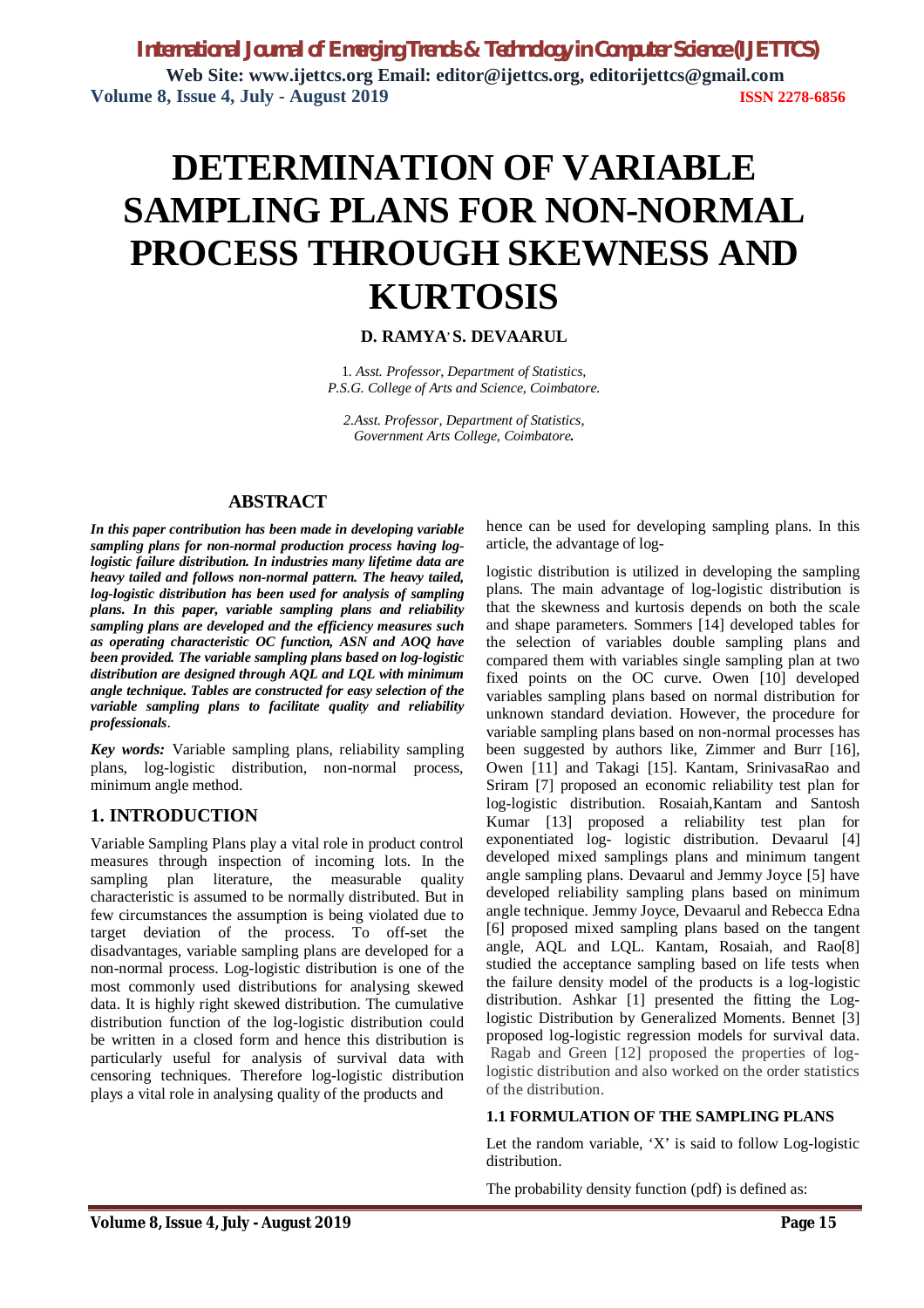**Web Site: www.ijettcs.org Email: editor@ijettcs.org, [editorijettcs@gmail.com](mailto:editorijettcs@gmail.com)  Volume 8, Issue 4, July - August 2019 ISSN 2278-6856**

$$
f(x; \alpha, \beta) = \frac{\beta/\alpha (x/\alpha)^{\beta-1}}{\left(1 + (x/\alpha)^{\beta}\right)^2}
$$
 (1)

The cumulative distribution function (cdf) of log-logistic distribution is

$$
F(x; \alpha, \beta) = \frac{x^{\beta}}{x^{\beta} + \alpha^{\beta}}, \quad x > 0, \quad \alpha > 0 \text{ and } \beta > 0 \quad (2)
$$

where  $\alpha > 0$  is the scale parameter and  $\beta > 0$  is a shape parameter.

The log-logistic distribution is a continuous distribution and the shape of the log-logistic distribution is similar to that of log-normal distribution but it is heavy tailed distribution. This distribution is utilized in acceptance sampling plans and it is commonly used in survival analysis, hydrology and in networking.

#### **1.2. CHARACTERISTICS OF THE LOG-LOGISTIC DISTRIBUTION**

Bain [2] developed the Log-Logistic distribution and Ragab and Green [12] gave the properties of loglogistic distribution and also worked on the order statistics of log-logistic distribution. The various measures of the heavy tailed Log-logistic distribution are given below for easy references.

1.3. Mean: The mean of log-logistic distribution is denoted by  $\overline{x}$ 

$$
\bar{x} = \frac{\alpha \pi/\beta}{\sin(\pi/\beta)} \text{ for } \beta > 1, 0 \text{ otherwise. (3)}
$$

where  $\alpha > 0$  is the scale parameter and  $\beta > 0$  is a shape parameter and  $\pi$  = 3.14.

**1.4. Variance:** The variance of log-logistic distribution isdenoted by  $S^2$ 

$$
S^{2} = \alpha^{2} \left( \frac{2 \pi / \beta}{\sin 2 \pi / \beta} - \frac{(\pi / \beta)^{2}}{\sin^{2} \pi / \beta} \right)
$$
 (4)

**1.5. Skewness:** The skewness of log-logistic distribution is denoted by  $\beta_1$ 

$$
\beta_1=\frac{\mu_3}{\mu_2^{3/2}}
$$

Where  $\mu_2$  is the second order central moment and  $\mu_2$  is the third order central moment

(5)

**1.6. Kurtosis:** Thekurtosisof log-logistic distribution is denoted by  $β_2$ 

$$
\beta_2 = \frac{\mu_4}{\mu_2^3}
$$

Where  $\mu_2$  is the second order central moment and  $\mu_4$  is the fourth order central moment

(6)

## **2. OPERATING PROCEDURE OF THE VARIABLE SAMPLING PLANS USING LOG-LOGISTIC VARIATE**

*Step 1:* Draw a random sample of n items say  $x_1$ ,  $x_2$ ,  $x_3$  $...,x_n$  from a lot of size N.

*Step 2:* Determine the Skewness  $(\beta_1)$  and Kurtosis  $(\beta_2)$  from the observed data and hence find the values of the scale parameter  $\alpha$ and shape parameter  $\beta$  by using equations (5 and 6).

*Step 3:* Now obtain the corresponding mean  $\overline{x}$  and standard deviation S by using equations (3 and 4).

*Step 4:* If  $\bar{x} + k\sigma \leq U$ , accept the lot, otherwise reject it. (where  $\bar{x}$  is the sample mean and the standard deviation  $\sigma$ is known).

*Step 5:* In case of unknown standard deviation, if  $\overline{x}$  +  $kS \le U$ , accept the lot, otherwise reject it.

#### **2.1 DESIGNING PROCEDURE OF THE VARIABLE SAMPLING PLANS USING THE EXPANSION FACTOR (WHEN 'U' IS SPECIFIED)**

In this section variable sampling plans indexed through AQL and LQL are determined. The procedure is as follows:

The statistics  $Y = X \pm kS$  are asymptotically normally distributed with the mean

$$
\mu_{Y} = \mu \pm k\sigma \tag{7}
$$

and the variance

$$
\sigma_Y^2 = \frac{\sigma^2}{n} \left[ 1 + \left( k^2 / 4 \right) \left( \beta_2 - 1 \right) \pm k \beta_1 \right] \tag{8}
$$

where  $\beta_1$  and  $\beta_2$  represent the skewness and kurtosis of the underlying distribution which is available in Takagi [15].

The underlying distribution is a Lomax distribution where  $\lambda$ is the scale parameter and  $\alpha$  is the shape parameter.

*Step 1:***The OC** function for unknown-sigma plan for a situation when U is specified is

$$
P_a(p) = P[\overline{x} + k_U S \le U \mid p]_{(9)}
$$

*Step 2:*

$$
K_{L_U(p)} = \frac{\sqrt{n_U} (k_U - K_p^*)}{\sqrt{e_U}}
$$
 (10)

where  $K_p^*$  is defined as

$$
K_p^* = \frac{U - \mu}{\sigma} \tag{11}
$$

*Step 3:* If U is specified determine the corresponding expansion factor  $e_U$  using the formula: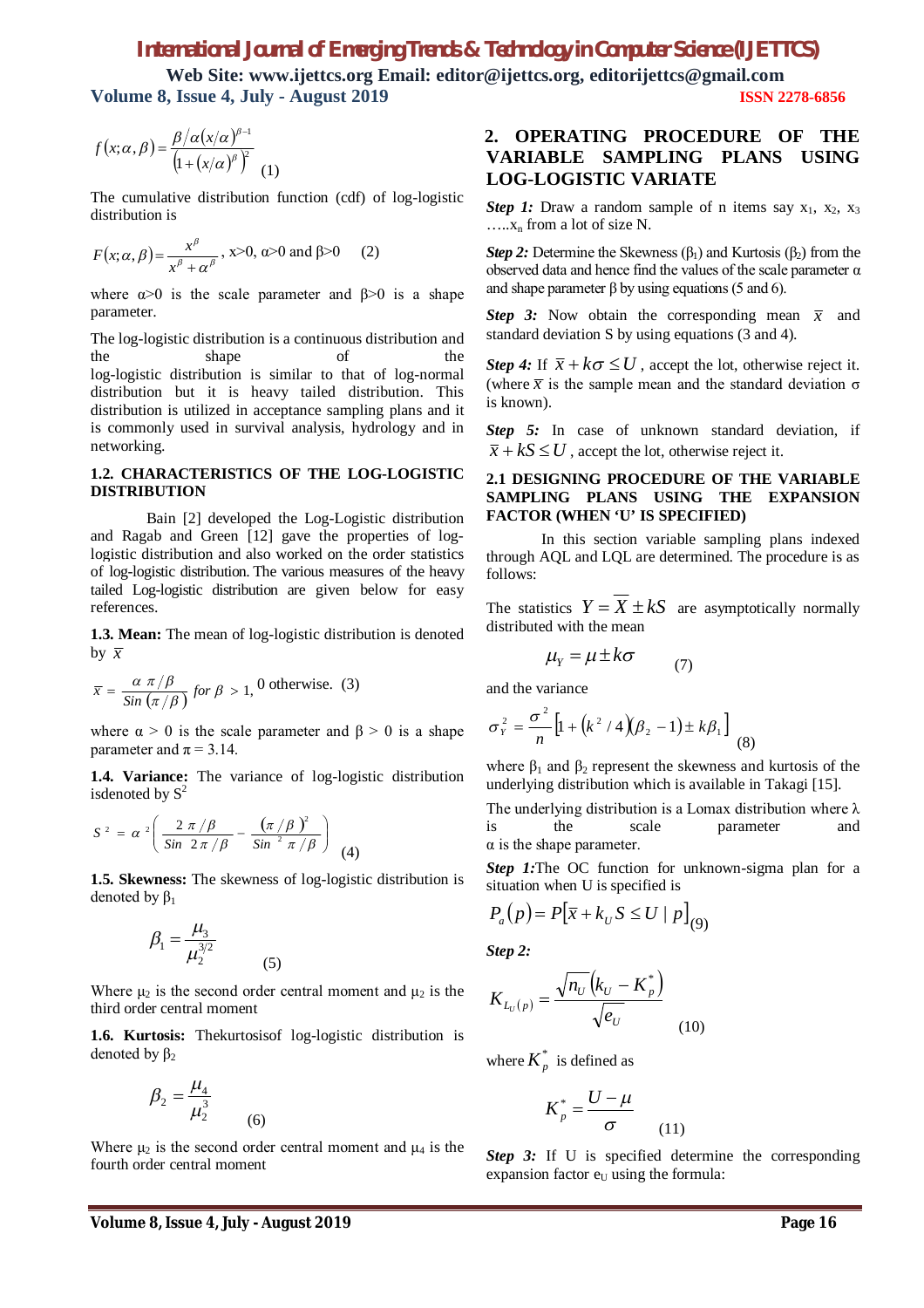**Web Site: www.ijettcs.org Email: editor@ijettcs.org, [editorijettcs@gmail.com](mailto:editorijettcs@gmail.com)  Volume 8, Issue 4, July - August 2019 ISSN 2278-6856**

$$
e_U = 1 + \frac{k_U^2}{4} (\beta_2 - 1) + k_U \beta_1
$$
\n(12)

*Step 4:* The $n_U$  and  $k_U$ values for unknown sigma plans are

$$
n_{U} = e_{U} \left[ \frac{K_{\alpha} + K_{\beta}}{K_{p_{1}}^{*} - K_{p_{2}}^{*}} \right]^{2}
$$
  

$$
k_{U} = \frac{K_{\alpha} K_{p_{2}}^{*} + K_{\beta} K_{p_{1}}^{*}}{K_{\alpha} + K_{\beta}}
$$
 (14)

where  $K_{\alpha}$  and  $K_{\beta}$  are the standardised deviates exceeded with the probabilities a and  $\beta$  respectively.

*Step 5:* The  $n'$  and  $k'$  values for known sigma plans are

$$
n'_U = \frac{n_U}{e_U} \text{ and } k'_U = k_U \qquad (15)
$$

#### **2.2.ALGORITHM FOR RELIABILITY SAMPLING PLANS USING WEIGHTED EXPANSION FACTOR**

*Step1*: Let 'L' be the lower specification, during the type I censoring with specified  $t_0$ .

*Step 2:* Observe the sample of n items say  $x_1, x_2, x_3, \ldots, x_n$ from the testing field.

*Step 3:* Now determine the Skewness  $(\beta_1)$  and Kurtosis  $(\beta_2)$ from the observed data and hence find  $\alpha$  using (5).

*Step 4:* Now obtain the corresponding mean  $\bar{x}$  and standard deviation  $\sigma$  using (3) and (4).

*Step 5:* If  $\bar{x} - k\sigma \geq L$ , accept the lot, otherwise reject it. (when the standard deviation  $\sigma$  is known).

*Step 6:* In case of unknown σ, if  $\bar{x} - kS \ge L$ , accept the lot, otherwise reject it.

## **3. DESIGNING PROCEDURE OF THE RELIABILITY SAMPLING PLANS USING THE EXPANSION FACTOR**

*Step 1:***The OC** function for unknown-sigma reliability sampling plan is defined as

$$
P_a(p) = \Pr[\overline{X} - k_L S \ge L \mid p] \tag{16}
$$

*Step 2:*

Also

$$
K_{L_L(p)} = \frac{\sqrt{n_L} (k_L + K_{1-p}^*)}{\sqrt{e_L}}
$$
(17)

where  $K^*_{1-p}$  is defined as

$$
K_{1-p}^* = \frac{L-\mu}{\sigma}, 1-p = \Pr(X > L) = \Pr(Z^* > K_{1-p}^*) (18)
$$

*Step 3:* For the known L, determine the corresponding expansion factor  $e<sub>L</sub>$  using the formula:

$$
e_{L} = 1 + \frac{k_{L}^{2}}{4} (\beta_{2} - 1) - k_{L} \beta_{1}
$$
 (19)

*Step 4:*The *n<sup>L</sup>* and *kL*values for unknown sigma plans are

$$
n_{L} = e_{L} \left[ \frac{K_{\alpha} + K_{\beta}}{K_{1-p_{1}}^{*} - K_{1-p_{2}}^{*}} \right]^{2}
$$
  
-  $k_{L} = \frac{K_{\alpha} K_{1-p_{2}}^{*} + K_{\beta} K_{1-p_{1}}^{*}}{K_{\alpha} + K_{\beta}}$  (21)

where  $K_a$  and  $K_b$  are the standardised deviates exceeded with the probabilities α and β respectively.

*Step 5:* The  $n'$  and  $k'$  values for known sigma plans are

$$
n'_{L} = \frac{n_{L}}{e_{L}} \text{ and } k'_{L} = k_{L} \qquad (22)
$$

#### **3.1 EFFICIENCY MEASURES OF THE VARIABLE SAMPLING PLANS USING LOG-LOGISTIC DISTRIBUTION**

#### **3.1.1 Operating Characteristic function**

The probability of accepting the lot of a sampling plan is given by the Operating Characteristic (OC) function.

Let 'X' follows log-logistic distribution with parameters  $(\alpha, \beta)$ β)

The Lot will be accepted if the sample mean  $\bar{x} \leq U - k\sigma$ The probability of acceptance of the lot is defined as

$$
P_a(p) = P[\overline{x} + k\sigma \le U]
$$
  
=  $P[\overline{x} \le U - k\sigma]$   

$$
P_a(p) = \int_0^{U - k\sigma} f(\overline{x}) dx
$$
 (23)

Here

$$
\overline{X} \to Log - Logistic\left(\frac{\alpha \pi/\beta}{\sin \pi/\beta}, \frac{S^2}{n}\right) (24)
$$

The proof for mean and variance of the sample mean in case of log-logistic distribution is given below

$$
E(\bar{x}) = E\left(\frac{\sum x}{n}\right) = \frac{1}{n}E(\sum x) = \frac{1}{n}\sum E(x) = \frac{\sum \left(\frac{\alpha \pi}{\beta}\right)}{n} = \frac{\alpha \pi}{\beta} \frac{\pi}{\beta}
$$
(25)  

$$
V(\bar{x}) = V\left(\frac{\sum x}{n}\right) = \frac{1}{n^2}V\left(\sum x\right) = \frac{1}{n^2}\sum V(x)
$$

$$
= \frac{1}{n^2}\sum \left(\alpha^2 \left(\frac{2 \pi}{\beta} - \frac{\pi}{\beta}\right)^2\right)
$$

$$
= \frac{1}{n}\left(\alpha^2 \left(\frac{2 \pi}{\beta} - \frac{\pi}{\beta}\right)^2\right)
$$

$$
= \frac{1}{n}\left(\alpha^2 \left(\frac{2 \pi}{\beta} - \frac{\pi}{\beta}\right)^2\right) = \frac{S^2}{n}
$$

**Volume 8, Issue 4, July - August 2019 Page 17**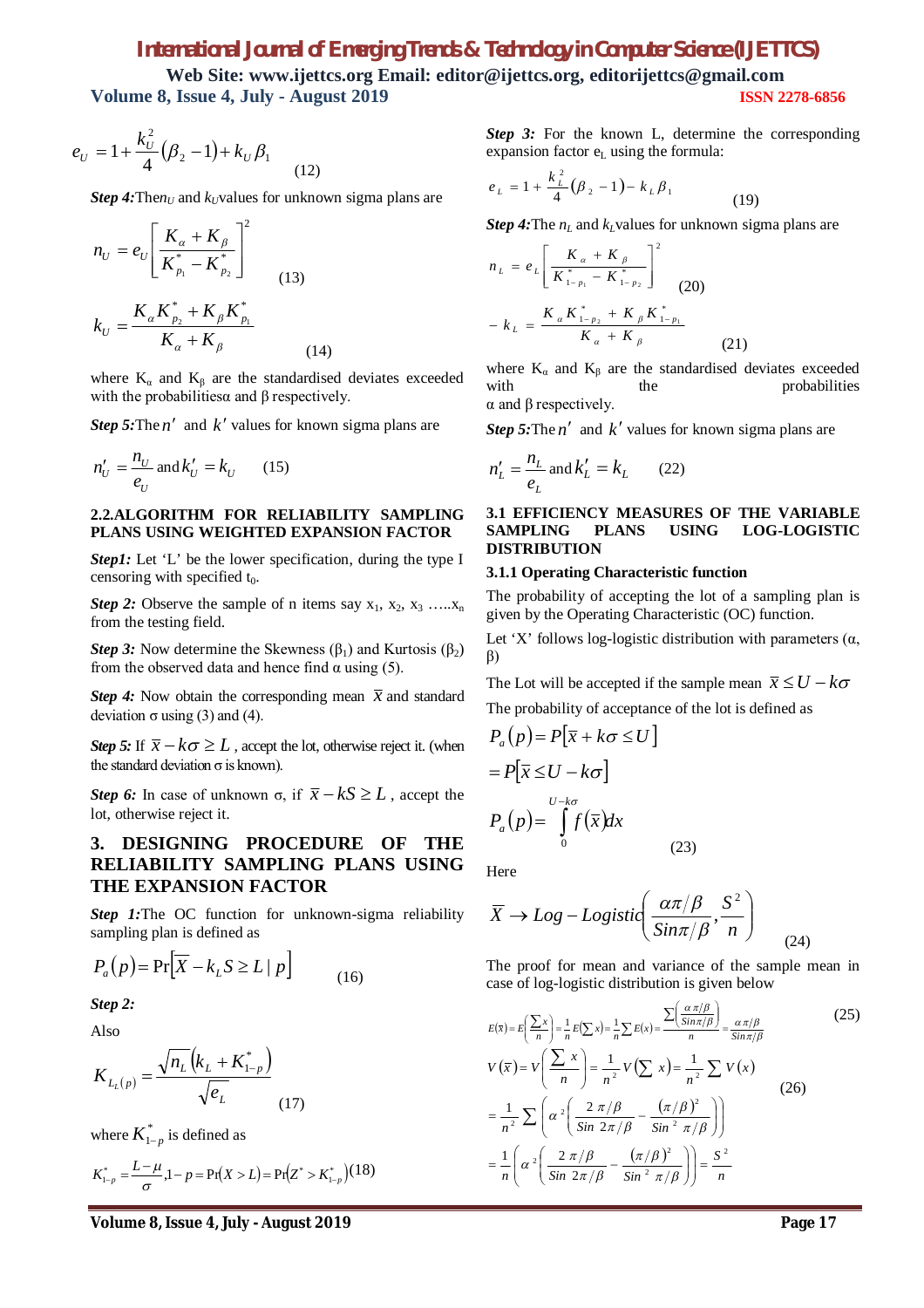**Web Site: www.ijettcs.org Email: editor@ijettcs.org, [editorijettcs@gmail.com](mailto:editorijettcs@gmail.com)  Volume 8, Issue 4, July - August 2019 ISSN 2278-6856**

Hence Standard error is,

$$
\sqrt{V(\overline{x})} = \frac{S}{\sqrt{n}}
$$

#### **3.2 Average Sample Number (ASN)**

The Average Sample Number of this sampling plan is  $n.(i.e.,) E(n) = n.$ 

(27)

Where

$$
n = \left(\frac{S\left[K_{\alpha} + K_{\beta}\right]}{X_{p_1} - X_{p_2}}\right)^2 = \left(\frac{K_{\alpha} + K_{\beta}}{K_{p_1}^* - K_{p_2}^*}\right)^2
$$
\n(28)

(according to Takagi [15])

#### **3.3. Average Outgoing Quality (AOQ)**

The Average Outgoing Quality is given by

$$
AOQ = p.P_a(p)\left(\frac{N-n}{N}\right) \tag{29}
$$

## **4. DESIGNING PROCEDURE BY MINIMUM ANGLE METHOD**

Another designing procedure is that when the angle is minimized, then the abstract OC curve tends to ideal OC curve which leads to best sampling plans.In minimum angle technique generally a portion of the abstract OC curve is compared with the ideal OC curve. The approach of minimum angle method by considering the tangent of the angle between the lines joining the points (AQL, 1- $\alpha$ ) and (LQL,  $\beta$ ) is shown in Figure.1

$$
\tan \theta = \frac{p_2 - p_1}{P_a(p_1) - P_a(p_2)} \quad (30)
$$

Thus when the two points on the OC curve are known, the minimum values of  $tan\theta$  can be calculated. This minimum angle provides a better sampling plan with good discriminating power. It minimizes the angle between the abstract and ideal OC curves. For a minimum tanθ, the angle θ approaches to zero and the chord AB approaches to AC, hence the ideal condition is reached. This approach minimizes both producers and consumers risk simultaneously. Thus both are benefitted by choosing these plans.The minimum angle method of variable sampling plans using Lomax Distribution is presented in Table 3. The parameters of variable sampling plans using Lomax distribution are chosen from Table 3 corresponding to the minimum angle.



**Figure 1:** OC curve based on Minimum Tangent Angle

## **5. CONSTRUCTION OF TABLES**

#### **Table 1:**

i) The values of  $p_1$  and  $p_2$  are assumed to be known.

- ii) When U is specified the corresponding values of \*  $K_{p_1}^*$  and  $K_{p_2}^*$  are obtained from equation (11) (for  $p = p_1$  and  $p = p_2$ ).
- iii) The values of  $n_U$  and  $k_U$  for unknown sigma plans are obtained using equations (13 and 14).
- iv) Similarly the  $n'_U$  and  $k'_U$  values of known sigma plans are obtained using equation (15).

#### **Table 2:**

- i) The values of  $p_1$  and  $p_2$  are assumed to be known.
- ii) When L is specified the corresponding values of \*  $K_{1-p_1}^*$  and  $K_{1-p_2}^*$  are obtained from equation (18) (for  $p = p_1$  and  $p = p_2$ ).
- iii) The values of  $n<sub>L</sub>$  and  $k<sub>L</sub>$  for unknown sigma plans are obtained using equations (20 and 21). Similarly the  $n'_L$  and  $k'_L$  values of known sigma plans are obtained using equation (22).

#### **Table 3:**

- i) When U is specified the values of  $n_U$ ,  $k_U$ ,  $n'_U$  and  $k_U'$  are obtained using the equations (13,14 and 15) for known values of  $p_1$  and  $p_2$ .
- ii) The probability of acceptance is obtained using equation (9) for the values of  $p_1$  and  $p_2$ .
- iii) The corresponding minimum tangent angle is calculated using equation (30).

#### **Table 4:**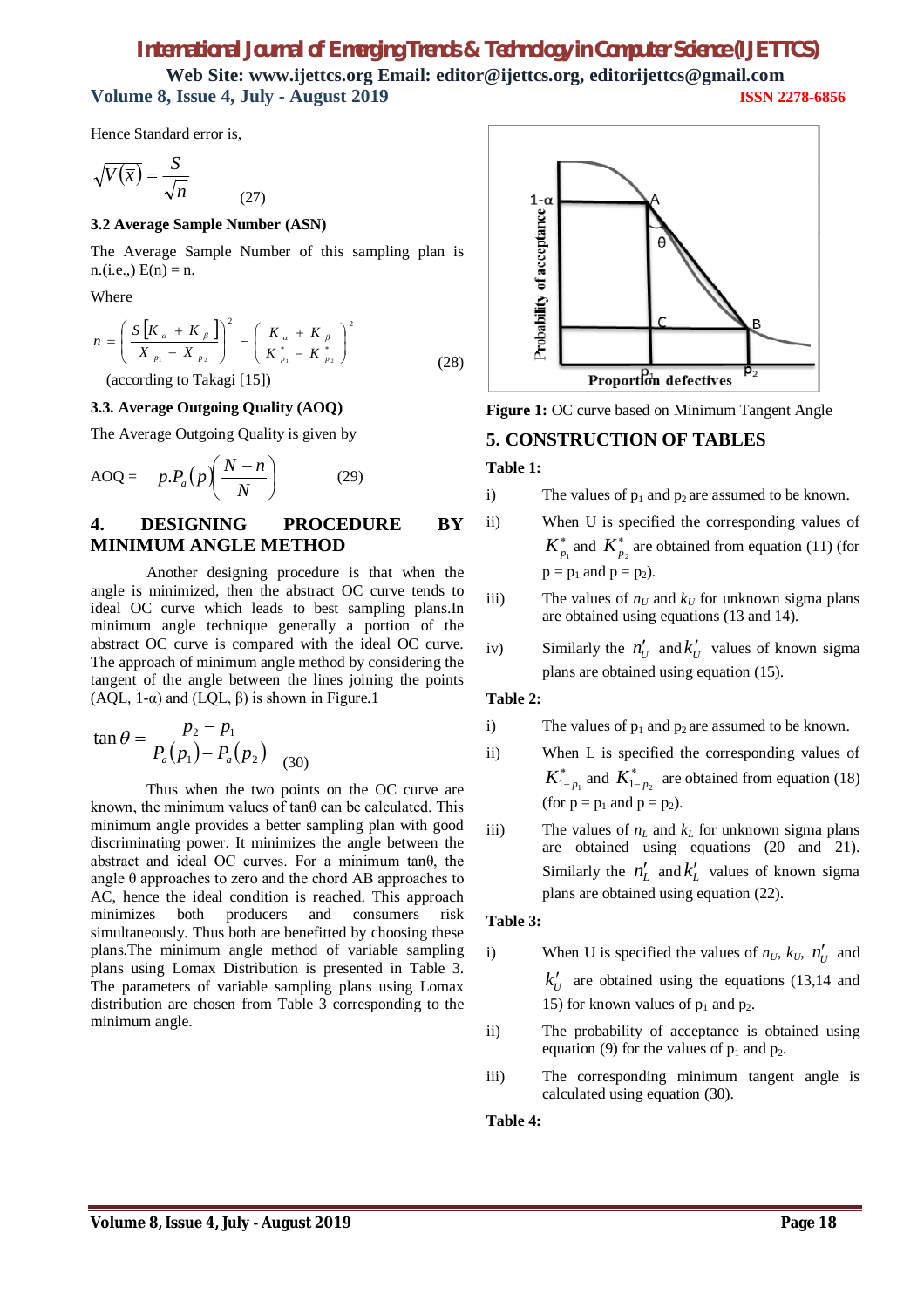**Web Site: www.ijettcs.org Email: editor@ijettcs.org, [editorijettcs@gmail.com](mailto:editorijettcs@gmail.com)  Volume 8, Issue 4, July - August 2019 ISSN 2278-6856**

- i) When L is specified the values of  $n_L$ ,  $k_L$ ,  $n'_L$  and  $k'_L$  are obtained using the equations (20, 21 and 22) for known values of  $p_1$  and  $p_2$ .
- ii) The probability of acceptance is obtained using equation (16) for the values of  $p_1$  and  $p_2$ .
- iii) The corresponding minimum tangent angle is calculated using equation (30).

| $p_{1}$ | $p_{2}$ | $K_{p_1}^*$ | $K_{p_2}^*$ | $\beta$ | $\beta_2$ | $e_U$  | $n_{\scriptscriptstyle U}$ | $k_{U}$ | $n_{\scriptscriptstyle U}$ | $k_U'$    |
|---------|---------|-------------|-------------|---------|-----------|--------|----------------------------|---------|----------------------------|-----------|
| 0.001   | 0.01    | 3.9299      | 2.5805      | 0.0871  | 1.2187    | 1.8262 | 9                          | 3.1715  | 5                          | 3.1715    |
| 0.002   | 0.02    | 3.5482      | 2.1859      | 0.1090  | 1.2293    | 1.7470 | 8                          | 2.7825  | 5                          | 2.7825    |
| 0.003   | 0.03    | 3.3285      | 1.9523      | 0.1308  | 1.2422    | 1.7294 | 8                          | 2.5549  | 5                          | 2.5549    |
| 0.004   | 0.04    | 3.1741      | 1.7838      | 0.1527  | 1.2575    | 1.7338 | 8                          | 2.3926  | $\overline{4}$             | 2 3 9 2 6 |
| 0.005   | 0.05    | 3.0559      | 1.6515      | 0.1746  | 1.2753    | 1.7493 | 8                          | 2.2665  | $\overline{4}$             | 2.2665    |
| 0.006   | 0.06    | 2.9601      | 1.5420      | 0.1966  | 1.2955    | 1.7708 | 8                          | 2.1630  | $\overline{4}$             | 2.1630    |
| 0.007   | 0.07    | 2.8790      | 1.4474      | 0.2186  | 1.3182    | 1.7957 | 8                          | 2.0743  | 4                          | 2.0743    |
| 0.008   | 0.08    | 2.8090      | 1.3640      | 0.2407  | 1.3434    | 1.8229 | 7                          | 1.9968  | 4                          | 1.9968    |
| 0.009   | 0.09    | 2.7475      | 1.2893      | 0.2628  | 1.3711    | 1.8515 | 7                          | 1.9279  | 4                          | 1.9279    |
| 0.01    | 0.1     | 2.6923      | 1.2213      | 0.2850  | 1.4014    | 1.8810 | 7                          | 1.8655  | 4                          | 1.8655    |
| 0.011   | 0.11    | 2.6427      | 1.1590      | 0.3073  | 1.4344    | 1.9112 | 7                          | 1.8088  | 4                          | 1.8088    |
| 0.012   | 0.12    | 2.5973      | 1.1011      | 0.3297  | 1.4701    | 1.9416 | 7                          | 1.7563  | $\overline{4}$             | 1.7563    |
| 0.013   | 0.13    | 2.5550      | 1.0464      | 0.3522  | 1.5085    | 1.9716 | 7                          | 1.7071  | 4                          | 1.7071    |
| 0.014   | 0.14    | 2.5163      | 0.9955      | 0.3747  | 1.5497    | 2.0020 | 7                          | 1.6615  | 4                          | 1.6615    |
| 0.015   | 0.15    | 2.4796      | 0.9470      | 0.3974  | 1.5938    | 2.0317 | 7                          | 1.6182  | 4                          | 1.6182    |

**Table 1:** Values of  $n_U$ ,  $k_U$ ,  $n'_U$  and  $k'_U$  for Variable Sampling Plans based on log-logisticdistribution using weighted expansion factor (When 'U' is specified)

| $p_{1}$ | $p_{2}$ | $K_{1-p_1}^*$ | $K_{1-p_2}^*$ | $\beta_{\rm i}$ | $\beta_{\scriptscriptstyle 2}$ | $e_{\scriptscriptstyle L}$ | $n_L$ | $k_{L}$ | $n_{\overline{L}}$ | $k_{\scriptscriptstyle L}^{\prime}$ |
|---------|---------|---------------|---------------|-----------------|--------------------------------|----------------------------|-------|---------|--------------------|-------------------------------------|
| 0.001   | 0.01    | $-3.9299$     | $-2.5805$     | 0.0871          | 1.2187                         | 1.2736                     | 6     | 3.1715  | 5                  | 3.1715                              |
| 0.002   | 0.02    | $-3.5482$     | $-2.1859$     | 0.1090          | 1.2293                         | 1.1407                     | 5     | 2.7825  | 5                  | 2.7825                              |
| 0.003   | 0.03    | $-3.3285$     | $-1.9523$     | 0.1308          | 1.2422                         | 1.0611                     | 5     | 2.5549  | 5                  | 2.5549                              |
| 0.004   | 0.04    | $-3.1741$     | $-1.7838$     | 0.1527          | 1.2575                         | 1.0032                     | 4     | 2.3926  | 4                  | 2.3926                              |
| 0.005   | 0.05    | $-3.0559$     | $-1.6515$     | 0.1746          | 1.2753                         | 0.9578                     | 4     | 2.2665  | 4                  | 2.2665                              |
| 0.006   | 0.06    | $-2.9601$     | $-1.5420$     | 0.1966          | 1.2955                         | 0.9204                     | 4     | 2.1630  | 4                  | 2.1630                              |
| 0.007   | 0.07    | -2.8790       | $-1.4474$     | 0.2186          | 1.3182                         | 0.8888                     | 4     | 2.0743  | 4                  | 2.0743                              |
| 0.008   | 0.08    | $-2.8090$     | $-1.3640$     | 0.2407          | 1.3434                         | 0.8617                     | 4     | 1.9968  | 4                  | 1.9968                              |
| 0.009   | 0.09    | $-2.7475$     | $-1.2893$     | 0.2628          | 1.3711                         | 0.8381                     | 3     | 1.9279  | 4                  | 1.9279                              |
| 0.01    | 0.1     | $-2.6923$     | $-1.2213$     | 0.2850          | 1.4014                         | 0.8175                     | 3     | 1.8655  | 4                  | 1.8655                              |
| 0.011   | 0.11    | $-2.6427$     | $-1.1590$     | 0.3073          | 1.4344                         | 0.7994                     | 3     | 1.8088  | 4                  | 1.8088                              |
| 0.012   | 0.12    | $-2.5973$     | $-1.1011$     | 0.3297          | 1.4701                         | 0.7835                     | 3     | 1.7563  | 4                  | 1.7563                              |
| 0.013   | 0.13    | $-2.5550$     | $-1.0464$     | 0.3522          | 1.5085                         | 0.7693                     | 3     | 1.7071  | 4                  | 1.7071                              |
| 0.014   | 0.14    | $-2.5163$     | $-0.9955$     | 0.3747          | 1.5497                         | 0.7568                     | 3     | 1.6615  | 4                  | 1.6615                              |
| 0.015   | 0.15    | $-2.4796$     | $-0.9470$     | 0.3974          | 1.5938                         | 0.7457                     | 3     | 1.6182  | 4                  | 1.6182                              |

**Table 2:** Values of  $n_L$ ,  $k_L$ ,  $n'_L$  and  $k'_L$  for the Reliability sampling plans based on log-logistic distribution using weighted expansion factor

| $p_{1}$ | $p_{2}$ | Ą      | $\beta_{2}$ | $n_{\scriptscriptstyle II}$ | $k_{\scriptscriptstyle II}$ | $n_{\rm H}$ | $k_U'$ | $P_a(p_1)$ | $P_a(p_2)$ | $\tan \theta$ |
|---------|---------|--------|-------------|-----------------------------|-----------------------------|-------------|--------|------------|------------|---------------|
| 0.001   | 0.01    | 0.0871 | 1.2187      | 9                           | 3.1715                      | 5           | 3.1715 | 1.0000     | 0.9951     | 1.8404        |
| 0.002   | 0.02    | 0.1090 | 1.2293      | 8                           | 2.7825                      | 5           | 2.7825 | 0.9998     | 0.9856     | 1.2662        |
| 0.003   | 0.03    | 0.1308 | 1.2422      | 8                           | 2.5549                      | 5           | 2.5549 | 0.9996     | 0.9745     | 1.0793        |
| 0.004   | 0.04    | 0.1527 | 1.2575      | 8                           | 2.3926                      | 4           | 2.3926 | 0.9992     | 0.9628     | 0.9868        |
| 0.005   | 0.05    | 0.1746 | 1.2753      | 8                           | 2.2665                      | 4           | 2.2665 | 0.9989     | 0.9507     | 0.9338        |
| 0.006   | 0.06    | 0.1966 | 1.2955      | 8                           | 2.1630                      | 4           | 2.1630 | 0.9985     | 0.9385     | 0.9000        |
| 0.007   | 0.07    | 0.2186 | 1.3182      | 8                           | 2.0743                      | 4           | 2.0743 | 0.9980     | 0.9261     | 0.8762        |
| 0.008   | 0.08    | 0.2407 | 1.3434      | 7                           | 1.9968                      | 4           | 1.9968 | 0.9975     | 0.9137     | 0.8592        |
| 0.009   | 0.09    | 0.2628 | 1.3711      | 7                           | 1.9279                      | 4           | 1.9279 | 0.9970     | 0.9014     | 0.8469        |
| 0.01    | 0.1     | 0.2850 | 1.4014      | 7                           | 1.8655                      | 4           | 1.8655 | 0.9965     | 0.8890     | 0.8377        |
| 0.011   | 0.11    | 0.3073 | 1.4344      | 7                           | 1.8088                      | 4           | 1.8088 | 0.9959     | 0.8768     | 0.8311        |
| 0.012   | 0.12    | 0.3297 | 1.4701      | 7                           | 1.7563                      | 4           | 1.7563 | 0.9953     | 0.8646     | 0.8261        |
| 0.013   | 0.13    | 0.3522 | 1.5085      | 7                           | 1.7071                      | 4           | 1.7071 | 0.9947     | 0.8523     | 0.8218        |
| 0.014   | 0.14    | 0.3747 | 1.5497      | 7                           | 1.6615                      | 4           | 1.6615 | 0.9941     | 0.8403     | 0.8192        |
| 0.015   | 0.15    | 0.3974 | 1.5938      | 7                           | 1.6182                      | 4           | 1.6182 | 0.9934     | 0.8282     | 0.8170        |

**Table 3:** The values of the sample size n, acceptance constant k, tan $\theta$  for the known and unknown sigma plans (when 'U' is specified), for given values of  $p_1$  and  $p_2$  – Variable Sampling Plans based on log-logistic distribution

| $p_{1}$ | $p_{2}$ | $\beta_{\rm i}$ | $\beta_{_2}$ | $n_{L}$ | $k_{\rm\scriptscriptstyle L}$ | $n_{L}^{\prime}$ | $k_L^\prime$ |        | $P_a(p_1) P_a(p_2)$ | $\tan \theta$ |
|---------|---------|-----------------|--------------|---------|-------------------------------|------------------|--------------|--------|---------------------|---------------|
| 0.006   | 0.06    | 0.1966          | 1.2955       | 4       | 2.1630                        | 4                | 2.1630       | 1.0000 | 0.9945              | 9.8652        |
| 0.007   | 0.07    | 0.2186          | 1.3182       | 4       | 2.0743                        | 4                | 2.0743       | 0.9999 | 0.9928              | 8.8200        |
| 0.008   | 0.08    | 0.2407          | 1.3434       | 4       | 1.9968                        | 4                | 1.9968       | 0.9999 | 0.9910              | 8.0274        |
| 0.009   | 0.09    | 0.2628          | 1.3711       | 3       | 1.9279                        | 4                | 1.9279       | 0.9999 | 0.9890              | 7.4031        |
| 0.01    | 0.1     | 0.2850          | 1.4014       | 3       | 1.8655                        | 4                | 1.8655       | 0.9999 | 0.9868              | 6.8950        |
| 0.011   | 0.11    | 0.3073          | 1.4344       | 3       | 1.8088                        | 4                | 1.8088       | 0.9999 | 0.9846              | 6.4746        |
| 0.012   | 0.12    | 0.3297          | 1.4701       | 3       | 1.7563                        | 4                | 1.7563       | 0.9998 | 0.9822              | 6.1172        |
| 0.013   | 0.13    | 0.3522          | 1.5085       | 3       | 1.7071                        | 4                | 1.7071       | 0.9998 | 0.9796              | 5.8012        |
| 0.014   | 0.14    | 0.3747          | 1.5497       | 3       | 1.6615                        | 4                | 1.6615       | 0.9998 | 0.9770              | 5.5329        |
| 0.015   | 0.15    | 0.3974          | 1.5938       | 3       | 1.6182                        | 4                | 1.6182       | 0.9997 | 0.9742              | 5.2905        |

**Table 4:** The values of the sample size n, acceptance constant k, tanθ for the known and unknown sigma for Reliability Sampling Plans, given values of  $p_1$  and  $p_2$  – Reliability Sampling Plans based on log-logistic distribution.

#### **5.1 SELECTION OF SAMPLING PLANS**

For a production process when U is specified, and provided with (p<sub>1</sub>= 0.001, 1- $\alpha$  = 0.95), (p<sub>2</sub> = 0.01,  $\beta$  = 0.10). Also the process is observed to follow a Lomax distribution with the corresponding  $\beta_1 = 0.0871$  and  $\beta_2 = 1.2187$ . Determine the corresponding variable sampling plan parameters with minimum tangent angle.

#### Solution:

Since the production process has  $\beta_1 = 0.0871$  and  $\beta_2 =$ 1.2187, from Table 4, it can be observed that when the process σ is known then n  $= 9$ , k=3.1715. When the process  $\sigma$  is unknown then  $n' = 5$ ,  $k' = 3.1715$  and the corresponding angle tan $\theta = 1.8404$